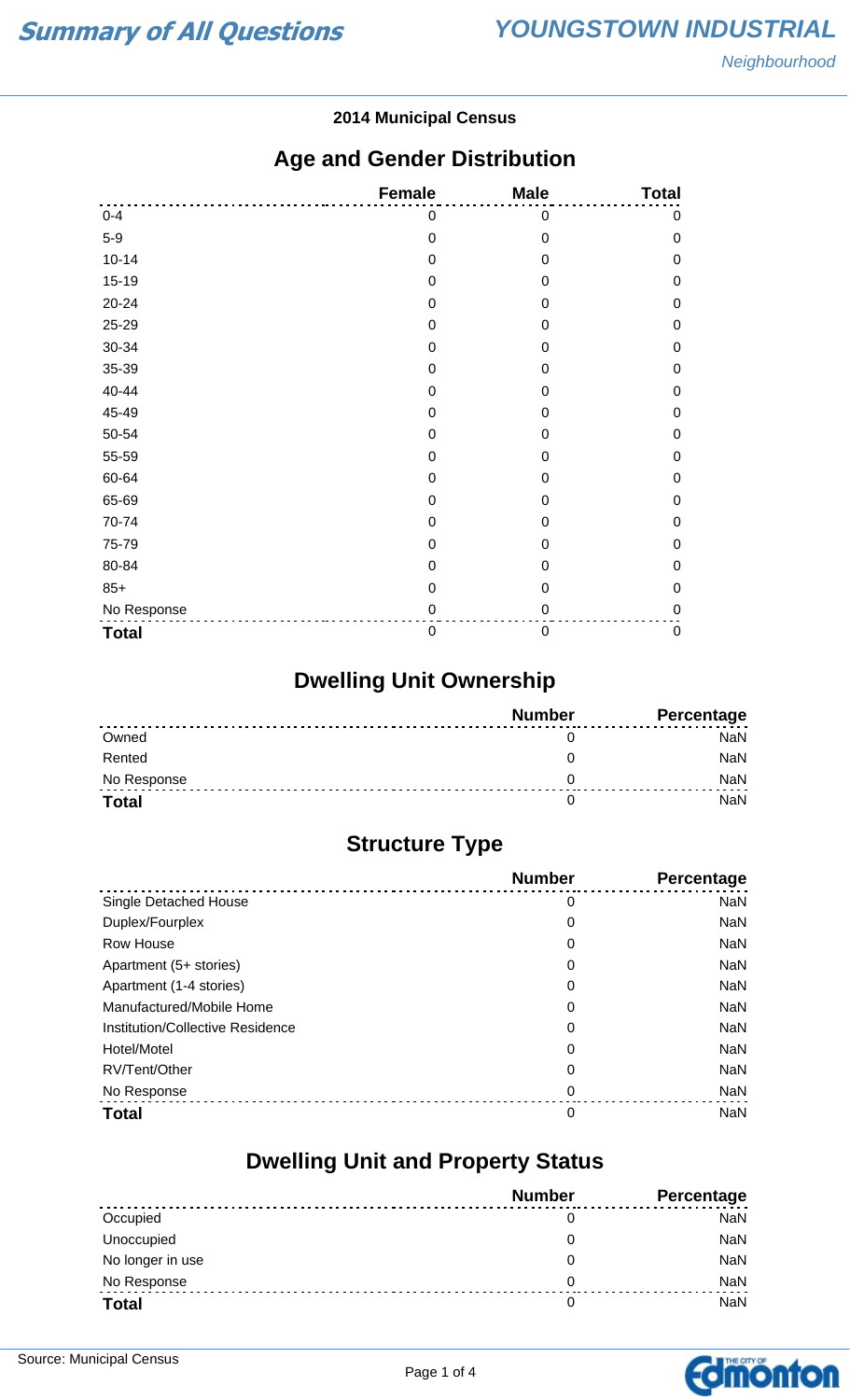Neighbourhood

### **Marital Status**

|                      | <b>Number</b> | <b>Percentage</b> |
|----------------------|---------------|-------------------|
| Married              | 0             | <b>NaN</b>        |
| Common-law           | 0             | <b>NaN</b>        |
| Separated/divorced   | 0             | <b>NaN</b>        |
| <b>Never Married</b> | 0             | <b>NaN</b>        |
| Widowed              | 0             | <b>NaN</b>        |
| No Response          | 0             | <b>NaN</b>        |
| <b>Total</b>         | 0             | <b>NaN</b>        |

### **Employment Status**

|                            | <b>Number</b> | <b>Percentage</b> |
|----------------------------|---------------|-------------------|
| Preschool                  | 0             | <b>NaN</b>        |
| Kindergarten - Gr.6        | 0             | <b>NaN</b>        |
| Gr.7 - Gr.9                | 0             | <b>NaN</b>        |
| Gr.10 - Gr.12              | 0             | <b>NaN</b>        |
| Post Secondary Student     | 0             | <b>NaN</b>        |
| Homemaker                  | 0             | <b>NaN</b>        |
| Employed 0-30 hrs          | 0             | <b>NaN</b>        |
| Employed 30+ hrs           | 0             | <b>NaN</b>        |
| Unemployed                 | 0             | <b>NaN</b>        |
| Retired                    | 0             | <b>NaN</b>        |
| Permanently unable to work | 0             | <b>NaN</b>        |
| No Response                | 0             | <b>NaN</b>        |
| <b>Total</b>               | 0             | <b>NaN</b>        |

#### **Term of Residence at this Location**

|                              | <b>Number</b> | Percentage |
|------------------------------|---------------|------------|
| 5 years or more              | 0             | <b>NaN</b> |
| 3 years to less than 5 years | 0             | <b>NaN</b> |
| 1 year to less than 3 years  | 0             | <b>NaN</b> |
| Less than 1 year             | 0             | <b>NaN</b> |
| Child less than 1 year       | 0             | <b>NaN</b> |
| No Response                  | 0             | <b>NaN</b> |
| <b>Total</b>                 | 0             | <b>NaN</b> |

## **Previous Residence if living in Dwelling for less than 1 year**

|                                   | <b>Number</b> | Percentage |
|-----------------------------------|---------------|------------|
| Elsewhere in Edmonton             | 0             | <b>NaN</b> |
| Elsewhere in Alberta              | 0             | <b>NaN</b> |
| Atlantic Canada                   | 0             | <b>NaN</b> |
| Ontario/Quebec                    | 0             | <b>NaN</b> |
| Territories/Manitoba/Saskatchewan | 0             | <b>NaN</b> |
| <b>British Columbia</b>           | 0             | <b>NaN</b> |
| <b>Outside Canada</b>             | 0             | <b>NaN</b> |
| No Response                       | 0             | <b>NaN</b> |
| <b>Total</b>                      | 0             | <b>NaN</b> |

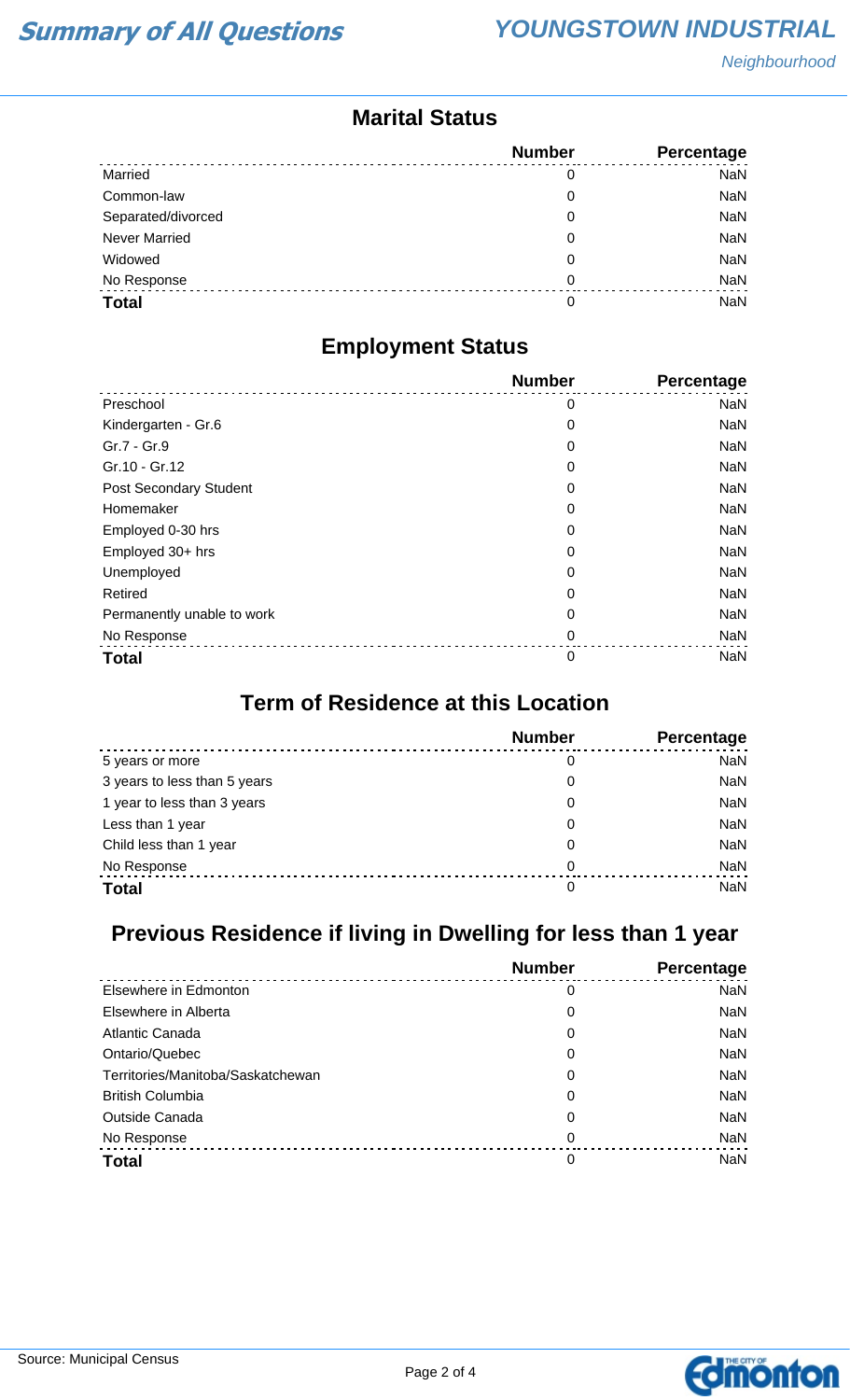## **Main Mode of Transportation from Home to Work**

|                              | <b>Number</b> | Percentage |
|------------------------------|---------------|------------|
| Car/Truck/Van (as Driver)    | 0             | <b>NaN</b> |
| Car/Truck/Van (as Passenger) | 0             | <b>NaN</b> |
| Transit                      | 0             | <b>NaN</b> |
| Walk                         | 0             | <b>NaN</b> |
| <b>Bicycle</b>               | 0             | <b>NaN</b> |
| Other                        | 0             | <b>NaN</b> |
| No Response                  | 0             | <b>NaN</b> |
| <b>Total</b>                 | 0             | NaN        |

## **Citizenship**

|                      | <b>Number</b> | <b>Percentage</b> |
|----------------------|---------------|-------------------|
| Canadian Citizen     |               | NaN               |
| Non Canadian Citizen |               | <b>NaN</b>        |
| No Response          |               | <b>NaN</b>        |
| <b>Total</b>         |               | NaN               |

# **School Residency**

|              | <b>Number</b> | Percentage |
|--------------|---------------|------------|
| Public       |               | NaN        |
| Catholic     |               | NaN        |
| No Response  |               | <b>NaN</b> |
| <b>Total</b> |               | NaN        |

## **Household Languages**

|                              | <b>Number</b> | <b>Percentage</b> |
|------------------------------|---------------|-------------------|
| English Only                 | 0             | <b>NaN</b>        |
| Arabic                       | $\mathbf 0$   | <b>NaN</b>        |
| Cantonese                    | 0             | <b>NaN</b>        |
| French                       | 0             | <b>NaN</b>        |
| German                       | $\mathbf 0$   | <b>NaN</b>        |
| Mandarin                     | 0             | <b>NaN</b>        |
| Panjabi (Punjabi)            | 0             | <b>NaN</b>        |
| Spanish                      | 0             | <b>NaN</b>        |
| Tagalog (Pilipino, Filipino) | 0             | <b>NaN</b>        |
| Ukrainian                    | 0             | <b>NaN</b>        |
| Other                        | 0             | <b>NaN</b>        |
| No Response                  | 0             | <b>NaN</b>        |
| <b>Total</b>                 | $\mathbf 0$   | <b>NaN</b>        |